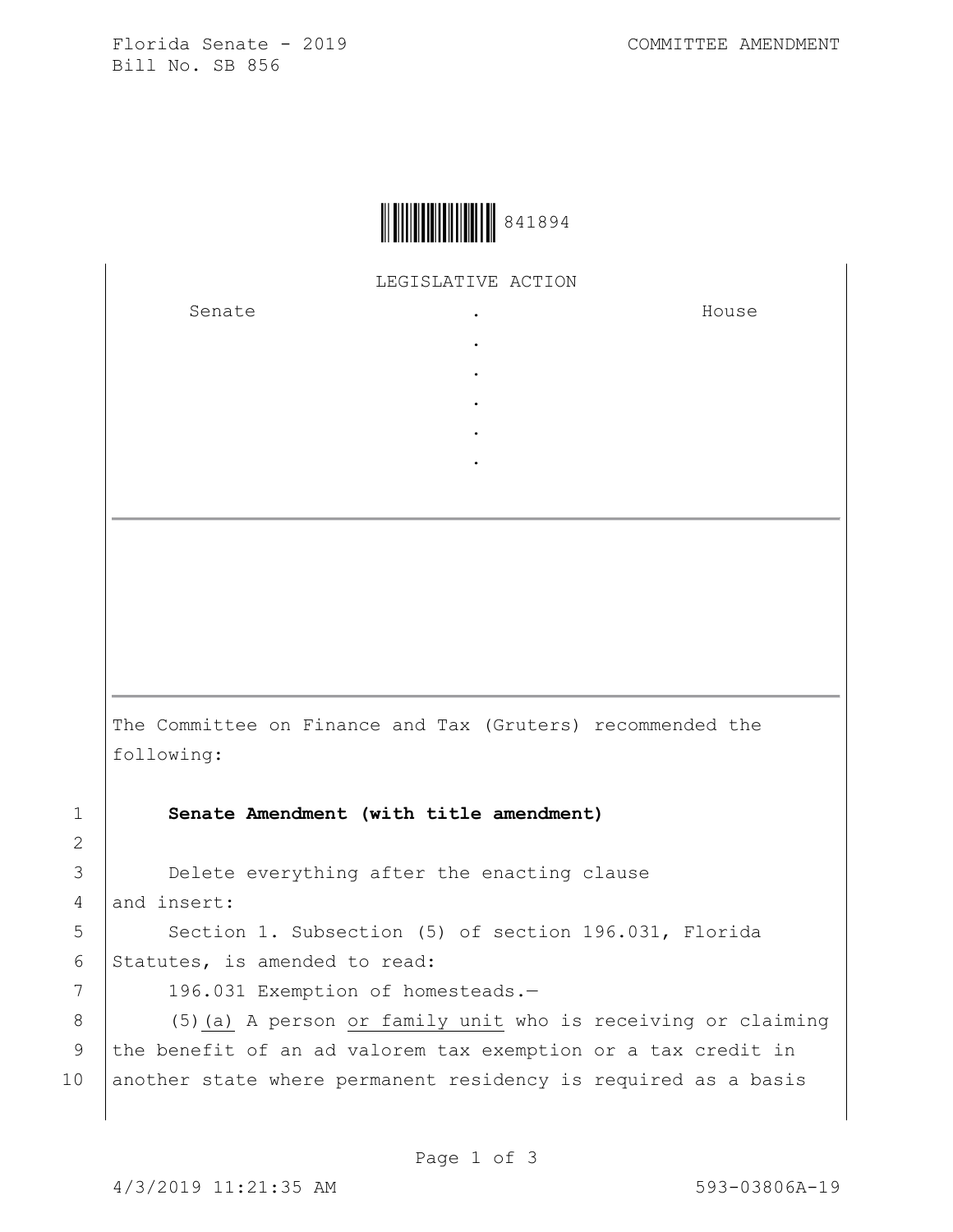Florida Senate - 2019 COMMITTEE AMENDMENT Bill No. SB 856

Ì841894MÎ841894

| 11 | for the granting of that ad valorem tax exemption or tax credit  |
|----|------------------------------------------------------------------|
| 12 | is not entitled to the homestead exemption provided by this      |
| 13 | section, unless the person or family unit receiving the tax      |
| 14 | exemption or tax credit in another state demonstrates to the     |
| 15 | satisfaction of the property appraiser that the person or family |
| 16 | unit did not apply for the exemption or credit and that the      |
| 17 | person or family unit has relinquished the exemption or credit   |
| 18 | in the other state.                                              |
| 19 | (b) This subsection does not apply to a person who has the       |
| 20 | legal or equitable title to real estate in Florida and maintains |
| 21 | thereon the permanent residence of another legally or naturally  |
| 22 | dependent upon the owner.                                        |
| 23 | Section 2. Subsection (2) of section 196.121, Florida            |
| 24 | Statutes, is amended to read:                                    |
| 25 | 196.121 Homestead exemptions; forms.-                            |
| 26 | (2) The forms shall require the taxpayer to furnish certain      |
| 27 | information to the property appraiser for the purpose of         |
| 28 | determining that the taxpayer is a permanent resident as defined |
| 29 | in s. 196.012(16). Such information may include, but need not be |
| 30 | limited to, the factors enumerated in s. 196.015 and any ad      |
| 31 | valorem tax exemption or tax credit in another state where       |
| 32 | permanent residency is required as a basis for the granting of   |
| 33 | the ad valorem tax exemption or tax credit described in s.       |
| 34 | $196.031(5)$ .                                                   |
| 35 | Section 3. The amendments to ss. 196.031 and 196.121,            |
| 36 | Florida Statutes, made by this act apply to tax years beginning  |
| 37 | on or after January 1, 2020.                                     |
| 38 | Section 4. This act shall take effect July 1, 2019.              |
| 39 |                                                                  |
|    |                                                                  |